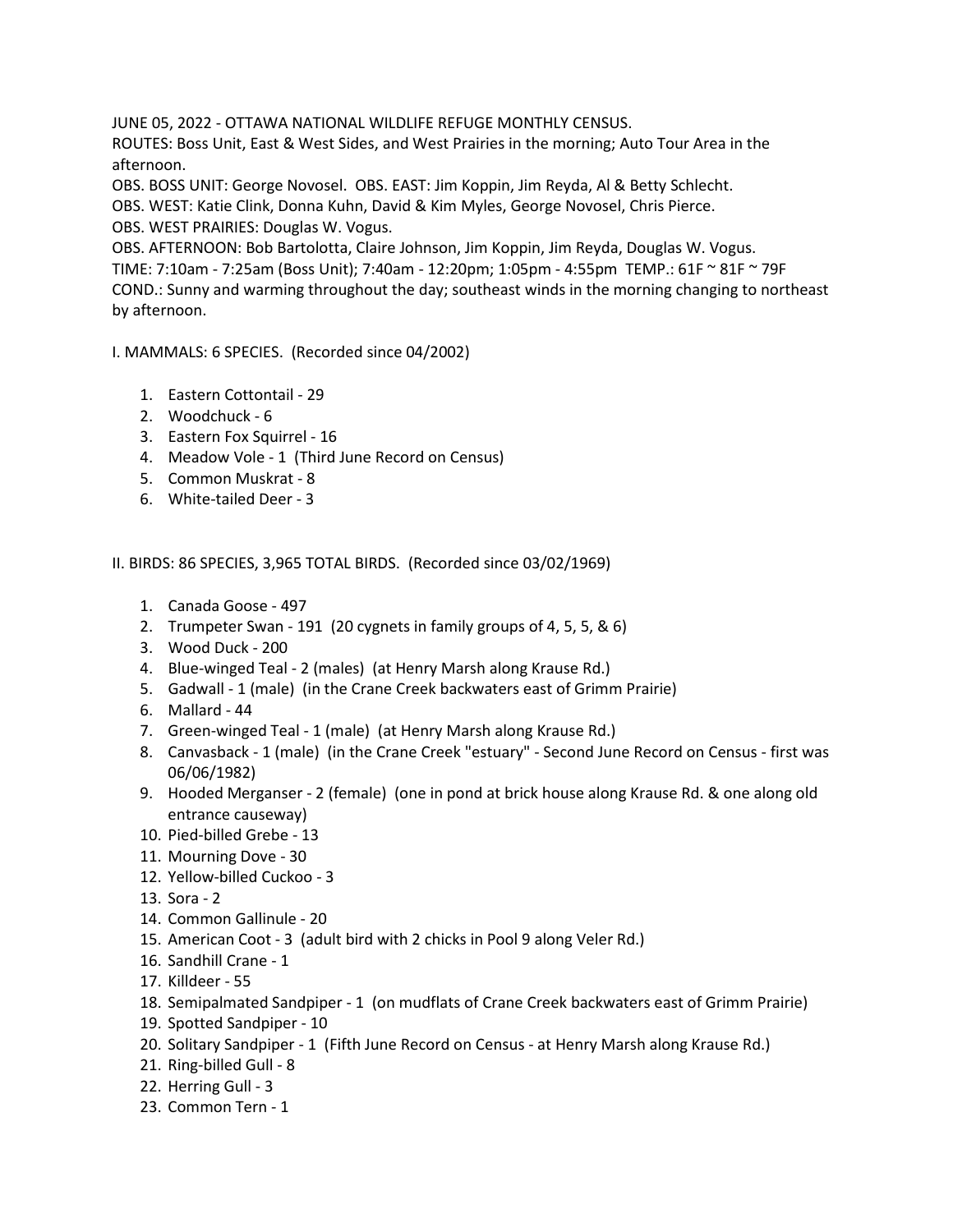- 24. Double-crested Cormorant 87
- 25. Great Blue Heron 78
- 26. Great Egret 193
- 27. Snowy Egret 1
- 28. Green Heron 6
- 29. Turkey Vulture 6
- 30. Bald Eagle 15 (6 adult,9 immature)
- 31. Red-tailed Hawk 7
- 32. Great Horned Owl 1
- 33. Red-headed Woodpecker 3
- 34. Red-bellied Woodpecker 8
- 35. Downy Woodpecker 8
- 36. Hairy Woodpecker 1
- 37. Northern Flicker 15
- 38. American Kestrel 1
- 39. Great Crested Flycatcher 4
- 40. Eastern Kingbird 30
- 41. Eastern Wood-Pewee 13
- 42. Alder Flycatcher 1
- 43. Willow Flycatcher 34
- 44. Eastern Phoebe 2
- 45. Warbling Vireo 61
- 46. Red-eyed Vireo 6
- 47. Blue Jay 22
- 48. Horned Lark 3
- 49. Bank Swallow 2
- 50. Tree Swallow 375
- 51. Northern Rough-winged Swallow 2
- 52. Purple Martin 89
- 53. Barn Swallow 43
- 54. Cliff Swallow 32
- 55. Black-capped Chickadee 2
- 56. White-breasted Nuthatch 3
- 57. House Wren 34
- 58. Sedge Wren 2 (observed in Stange Prairie from the observation deck on Stange Rd.)
- 59. Marsh Wren 21
- 60. Carolina Wren 3
- 61. Wood Thrush 1
- 62. American Robin 36
- 63. Gray Catbird 24
- 64. Brown Thrasher 6
- 65. European Starling 98
- 66. Cedar Waxwing 1
- 67. House Sparrow 15
- 68. American Goldfinch 38
- 69. Chipping Sparrow 2
- 70. Field Sparrow 2
- 71. Savannah Sparrow 2 (both along Krause Rd.)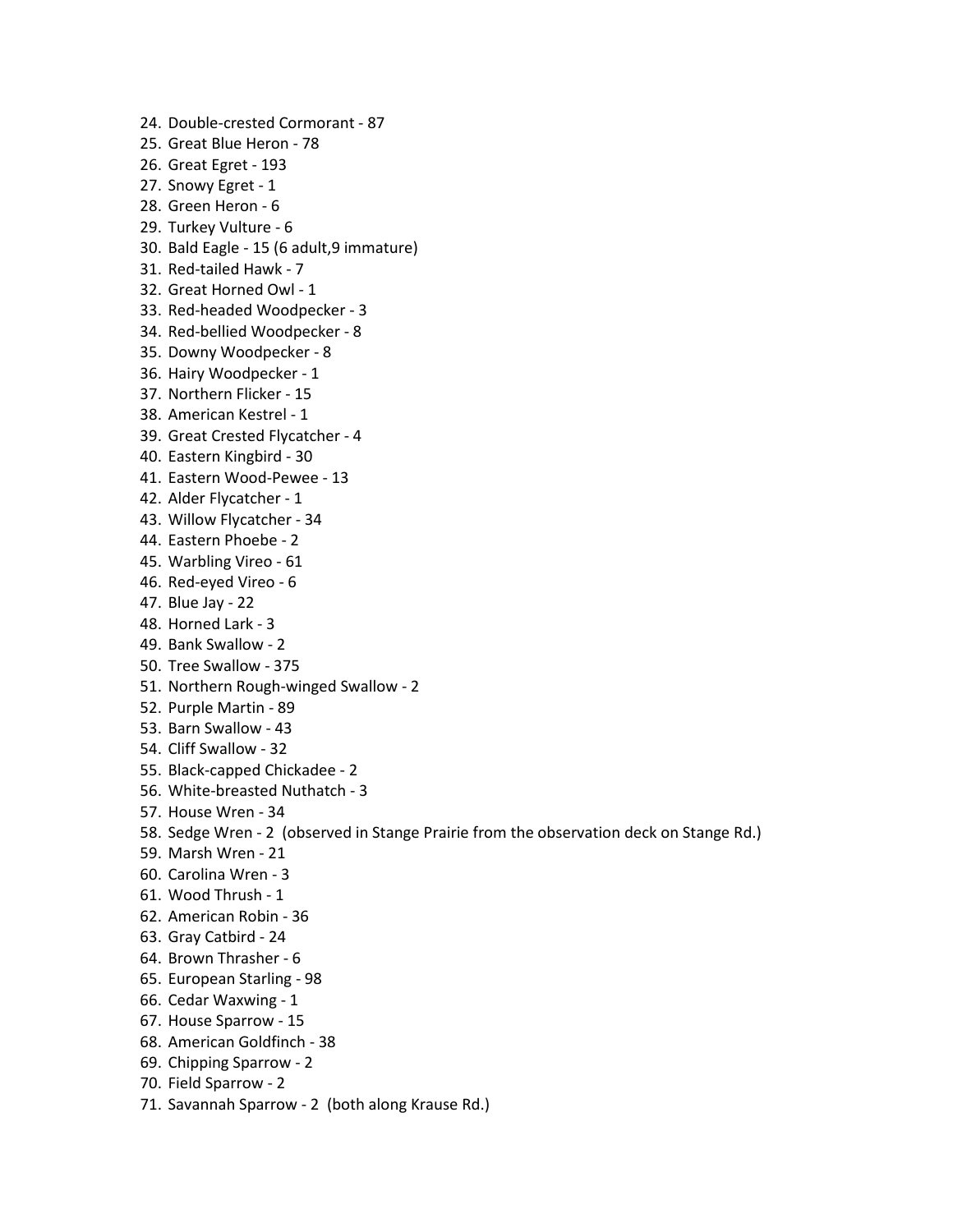- 72. Song Sparrow 85
- 73. Swamp Sparrow 15
- 74. Eastern Meadowlark 1 (along Krause Rd.)
- 75. Orchard Oriole 4
- 76. Baltimore Oriole 18
- 77. Red-winged Blackbird 854
- 78. Brown-headed Cowbird 18
- 79. Common Grackle 77
- 80. Prothonotary Warbler 15 (New Census High previous was 14 on 07/2021)
- 81. Common Yellowthroat 40
- 82. American Redstart 1
- 83. Yellow Warbler 246
- 84. Wilson's Warbler 1 (m) (in hedgerow east of the South Woods)
- 85. Northern Cardinal 33
- 86. Indigo Bunting 27

Unidentified Swan - 1

III. REPTILES: 5 SPECIES. (Recorded since 04/2002)

- 1. Common Snapping Turtle 5
- 2. Map Turtle 6
- 3. Midland Painted Turtle 16
- 4. Northern Water Snake 1
- 5. Eastern Garter Snake 1 (also two dead)

IV. AMPHIBIANS: 2 SPECIES. (Recorded since 04/2002)

- 1. Bullfrog 8
- 2. Green Frog 6

V. FISHES: 1 SPECIES. (Recorded since 04/2002)

1. Common Carp - many

VI. BUTTERFLIES: 8 SPECIES. (Recorded since 04/2002)

- 1. Eastern Tiger Swallowtail 1
- 2. Cabbage Butterfly 12
- 3. Clouded Sulphur 4
- 4. Spring Azure 2 (Third June Record on Census)
- 5. Red Admiral 6 (Fifth June Record on Census)
- 6. Monarch 3
- 7. Least Skipper 3 (Fifth June Record on Census)